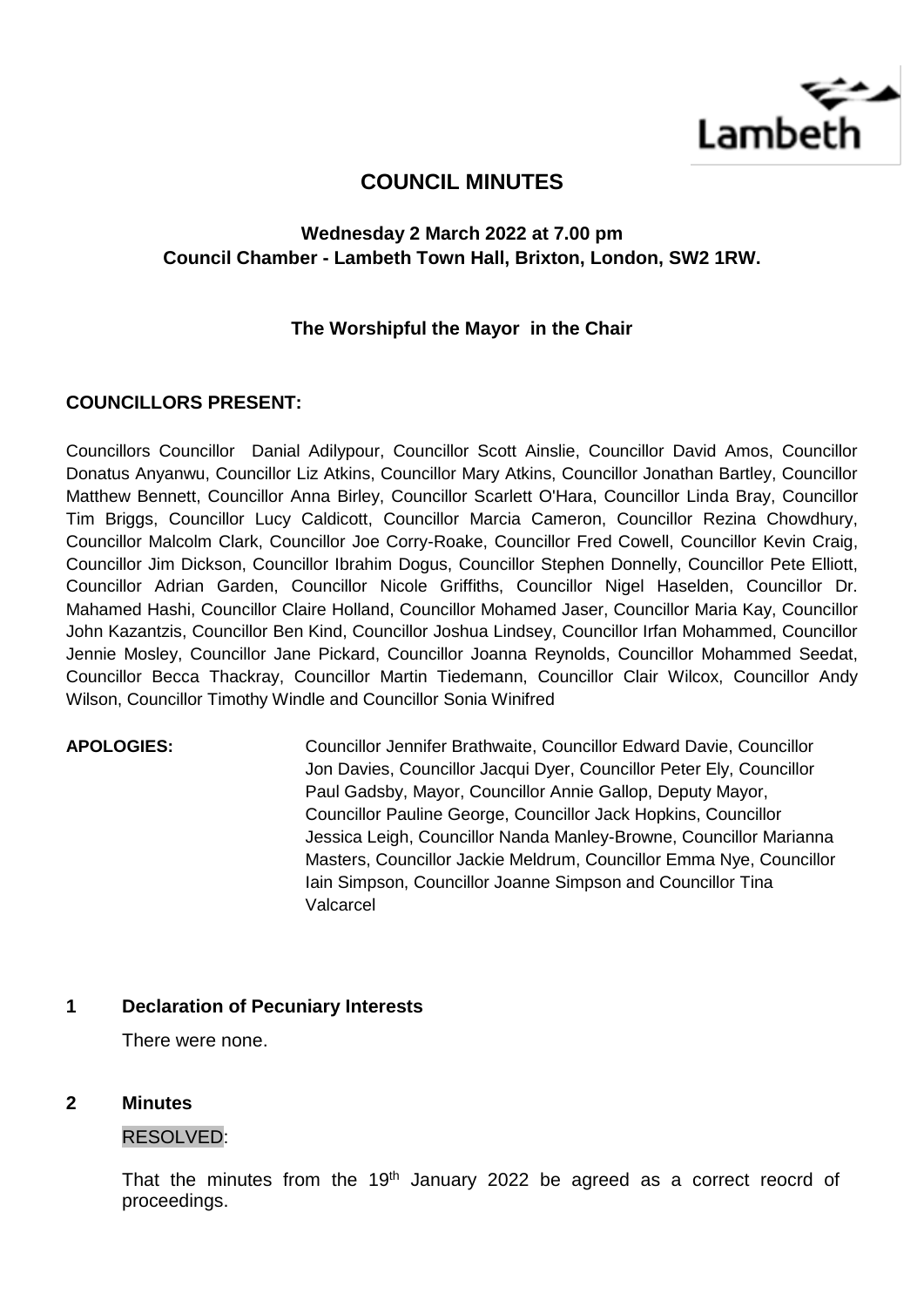# **3 Announcements**

# **4 Petitions and Deputations relating to the Budget**

There were none.

# **5 Revenue & Capital Budget 2022/23 to 2024/25**

Councillor Wilson introduced the Budget, highlighting that Lambeth had experienced central Government budgets being cut by half. This had forced the Council to stay on sustainable financial footing by increasing the costs of Council services. Whereas a number of local Council's had sought to balance their budgets by increasing their Council Tax, Lambeth would increase support for Council Tax for 3 million of its residents. Lambeth would also look to helping other vulnerable households, including spending £500,000 of funding for independent advice agencies for residents needing support managing their finances. Unlike its neighbouring borough's, Lambeth was using its funds to ensure poorer families would not have to pay a penny in Council Tax. Lambeth's Labour Administration recognised the important priorities of its residents, including the costs of living crisis and crime and safety – both of which the budget delivered on.

Cllr Bartley and Cllr Briggs, who had both proposed amendments to the Budget, set out via the Green Group Alternative Budget and the Conservative Group Alternative Budget respectively, each addressed Council.

The following Councillors also spoke:

- 1. Cllr Marcia Cameron (Labour)
- 2. Cllr Kevin Craig (Labour)
- 3. Cllr Becca Thackray (Green)
- 4. Cllr Lucy Caldicott (Labour)
- 5. Cllr Mo Jaser (Labour)
- 6. Cllr Scarlett O'Hara (Labour)
- 7. Cllr Jonathan Bartley (Green)
- 8. Cllr Maria Kay (Labour)
- 9. Cllr Donatus Anyanwu (Labour)
- 10. Cllr Jim Dickson (Labour)
- 11. Cllr Mo Seedat (Labour)
- 12. Cllr Nicole Griffiths (Labour)
- 13. Cllr Matthew Bennett (Labour)
- 14. Cllr Jane Pickard (Labour)

Councillor Elliott and Councillor Holland then closed the debate.

The Mayor moved to the vote and reminded members that in accordance with Standing Order 16.5, a recorded vote was required when voting on all budget and council tax issues at Council budget meetings.

Amendment 1, the Conservative Alternative Budget, proposed by Cllr Tim Briggs, was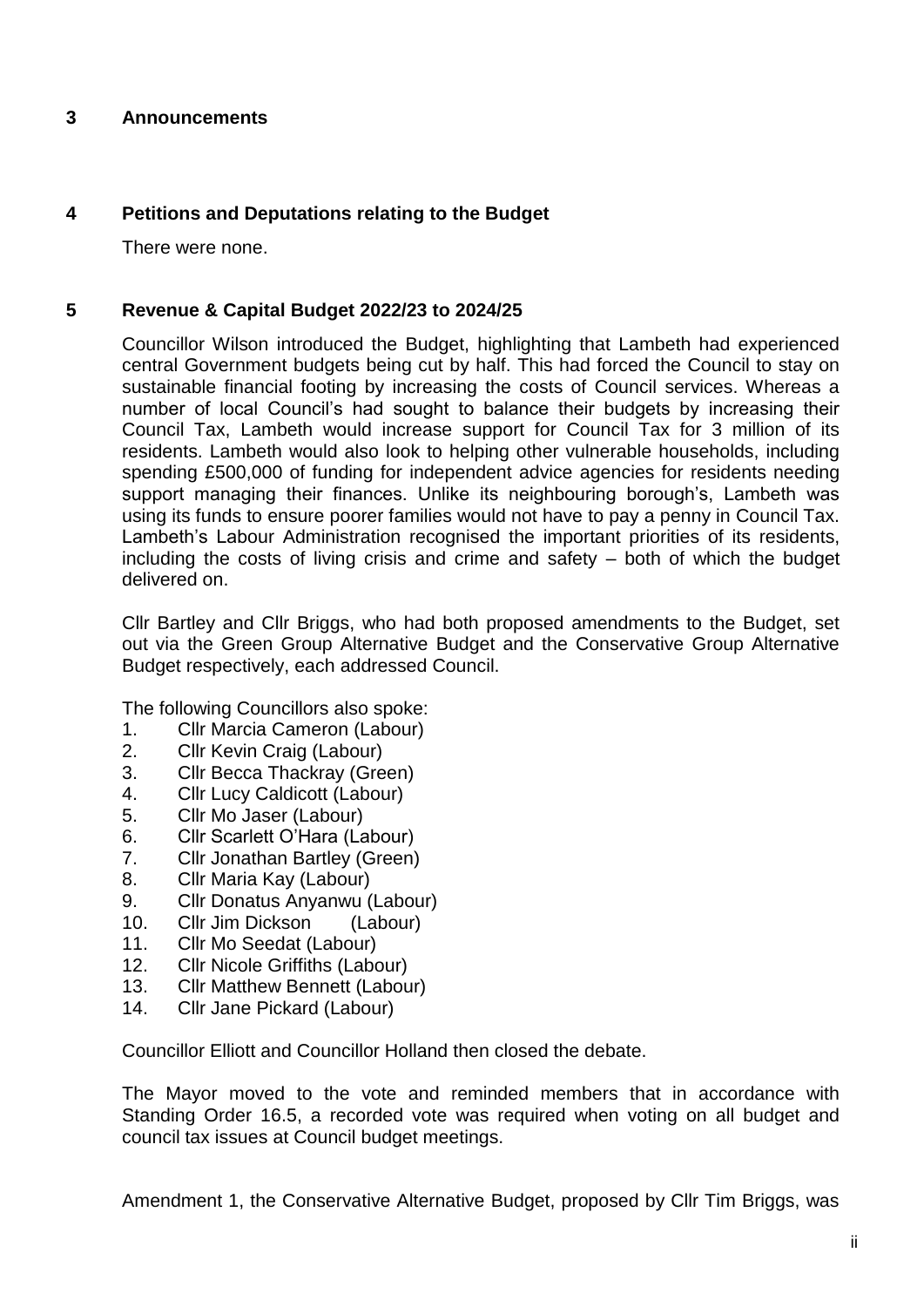put to a recorded vote and DEFEATED by 42 votes against to 1 vote for.

Councillors recorded their votes on the amendment as follows:

| Councillor                  | For | Against      | <b>Abstain</b> | <b>Absent</b> |
|-----------------------------|-----|--------------|----------------|---------------|
| <b>Adrian GARDEN</b>        |     | X            |                |               |
| <b>Andrew WILSON</b>        |     | X            |                |               |
| Anna BIRLEY                 |     | X            |                |               |
| Annie GALLOP                |     |              |                | X             |
| <b>Ben KIND</b>             |     | X            |                |               |
| Christopher WELLBELOVE      |     |              |                | X             |
| <b>Clair WILCOX</b>         |     | X            |                |               |
| <b>Claire HOLLAND</b>       |     | X            |                |               |
| <b>Christiana VALCARCEL</b> |     |              |                | X             |
| <b>Danial ADILYPOUR</b>     |     | X            |                |               |
| David AMOS                  |     | X            |                |               |
| Donatus ANYANWU             |     | X            |                |               |
| <b>Edward DAVIE</b>         |     |              |                | $\sf X$       |
| Emma NYE                    |     |              |                | $\sf X$       |
| <b>Fred COWELL</b>          |     | X            |                |               |
| lain SIMPSON                |     |              |                | X             |
| <b>Ibrahim DOGUS</b>        |     | X            |                |               |
| Irfan MOHAMMED              |     | X            |                |               |
| <b>Jack HOPKINS</b>         |     |              |                | X             |
| <b>Jackie MELDRUM</b>       |     |              |                | X             |
| Jacqui DYER                 |     |              |                | X             |
| Jane PICKARD                |     | X            |                |               |
| <b>Jennie MOSLEY</b>        |     | X            |                |               |
| <b>Jennifer BRATHWAITE</b>  |     |              |                | X             |
| <b>Jessica LEIGH</b>        |     |              |                | X             |
| <b>Jim DICKSON</b>          |     | X            |                |               |
| Joanna REYNOLDS             |     | X            |                |               |
| Joanne SIMPSON              |     |              |                | X             |
| <b>John KAZANTZIS</b>       |     | X            |                |               |
| <b>Jon DAVIES</b>           |     |              |                | $\sf X$       |
| <b>Jonathan BARTLEY</b>     |     | X            |                |               |
| Joseph CORRY-ROAKE          |     | X            |                |               |
| Joshua LINDSEY              |     | X            |                |               |
| <b>Kevin CRAIG</b>          |     | X            |                |               |
| Linda BRAY                  |     | X            |                |               |
| <b>Liz ATKINS</b>           |     | X            |                |               |
| Lucy CALDICOTT              |     | $\sf X$      |                |               |
| <b>Mahamed HASHI</b>        |     | $\mathsf{X}$ |                |               |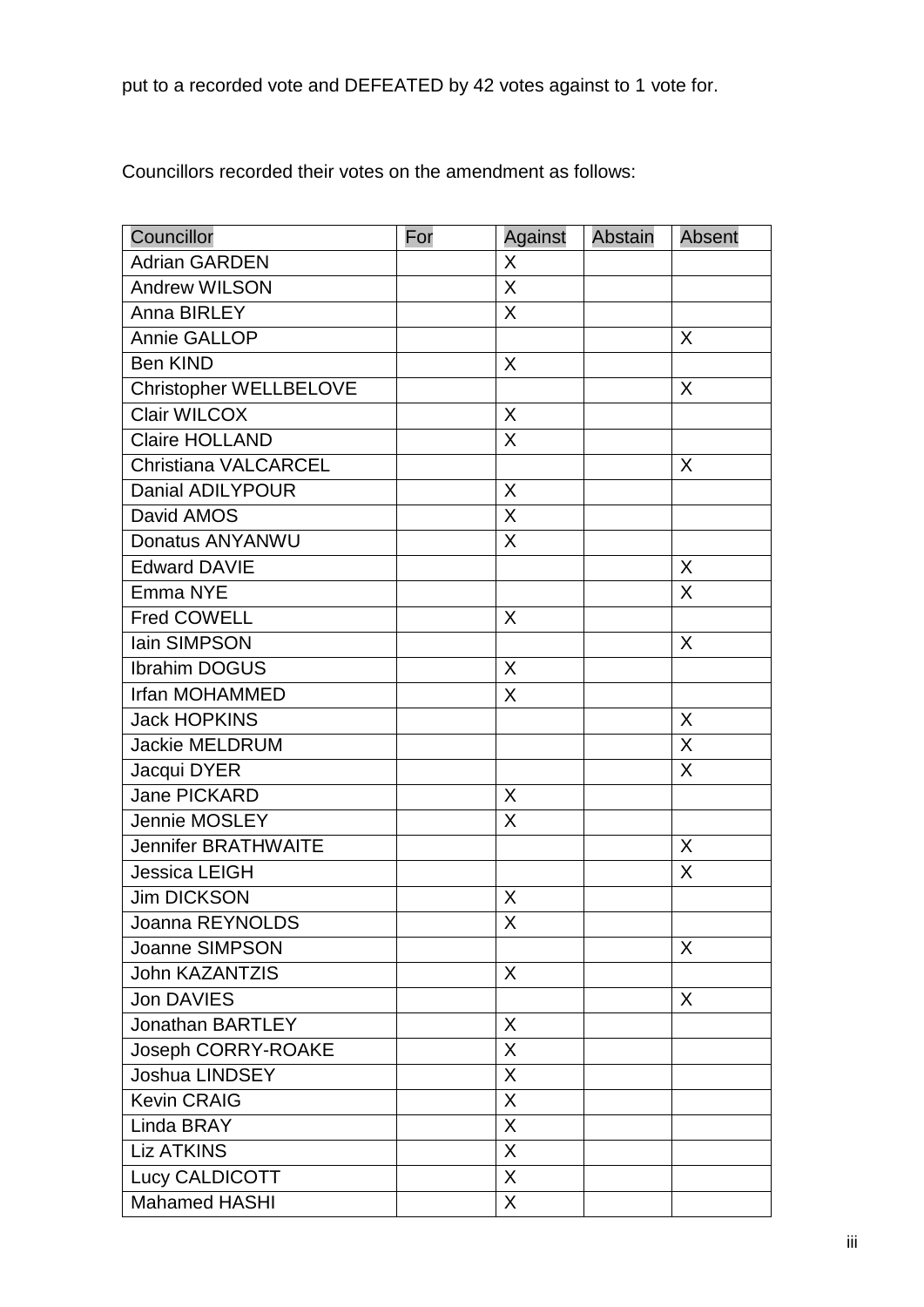| <b>Malcolm CLARK</b>    |    | X           |   |         |
|-------------------------|----|-------------|---|---------|
| Marcia CAMERON*         |    |             |   |         |
| Maria KAY               |    | X           |   |         |
| <b>Marianna MASTERS</b> |    |             |   | X       |
| <b>Martin TIEDEMANN</b> |    | $\mathsf X$ |   |         |
| <b>Mary ATKINS</b>      |    | X           |   |         |
| <b>Matthew BENNETT</b>  |    | X           |   |         |
| <b>Mohamed JASER</b>    |    | X           |   |         |
| <b>Mohammed SEEDAT</b>  |    | X           |   |         |
| Nanda MANLEY-BROWNE     |    |             |   | $\sf X$ |
| <b>Nicole GRIFFITHS</b> |    | X           |   |         |
| <b>Nigel HASELDEN</b>   |    | X           |   |         |
| Paul GADSBY             |    |             |   | $\sf X$ |
| <b>Pauline GEORGE</b>   |    |             |   | X       |
| Pete ELLIOTT            |    | X           |   |         |
| Peter ELY               |    |             |   | X       |
| Philip NORMAL           |    |             |   | X       |
| Rebecca THACKRAY        |    | X           |   |         |
| <b>Rezina CHOWDHURY</b> |    | X           |   |         |
| <b>Scarlett O'HARA</b>  |    | X           |   |         |
| <b>Scott AINSLIE</b>    |    | X           |   |         |
| Sonia WINIFRED          |    | $\times$    |   |         |
| Stephen DONNELLY        |    | X           |   |         |
| <b>Tim BRIGGS</b>       | X. |             |   |         |
| <b>Timothy WINDLE</b>   |    | X           |   |         |
| Total                   | 1  | 42          | 0 | 19      |

\*The Mayor did not vote.

Amendment 2, the Green Group Alternative Budget, proposed by Cllr Jonathan Bartley, was put to a recorded vote and DEFEATED by 38 votes against to 5 votes for.

Councillors recorded their votes on the amendment as follows:

| Councillor                    | For | Against | Abstain | <b>Absent</b> |
|-------------------------------|-----|---------|---------|---------------|
| <b>Adrian GARDEN</b>          |     | X       |         |               |
| <b>Andrew WILSON</b>          |     |         |         |               |
| Anna BIRLEY                   |     | Χ       |         |               |
| Annie GALLOP                  |     |         |         |               |
| Ben KIND                      |     | Χ       |         |               |
| <b>Christopher WELLBELOVE</b> |     |         |         | Y             |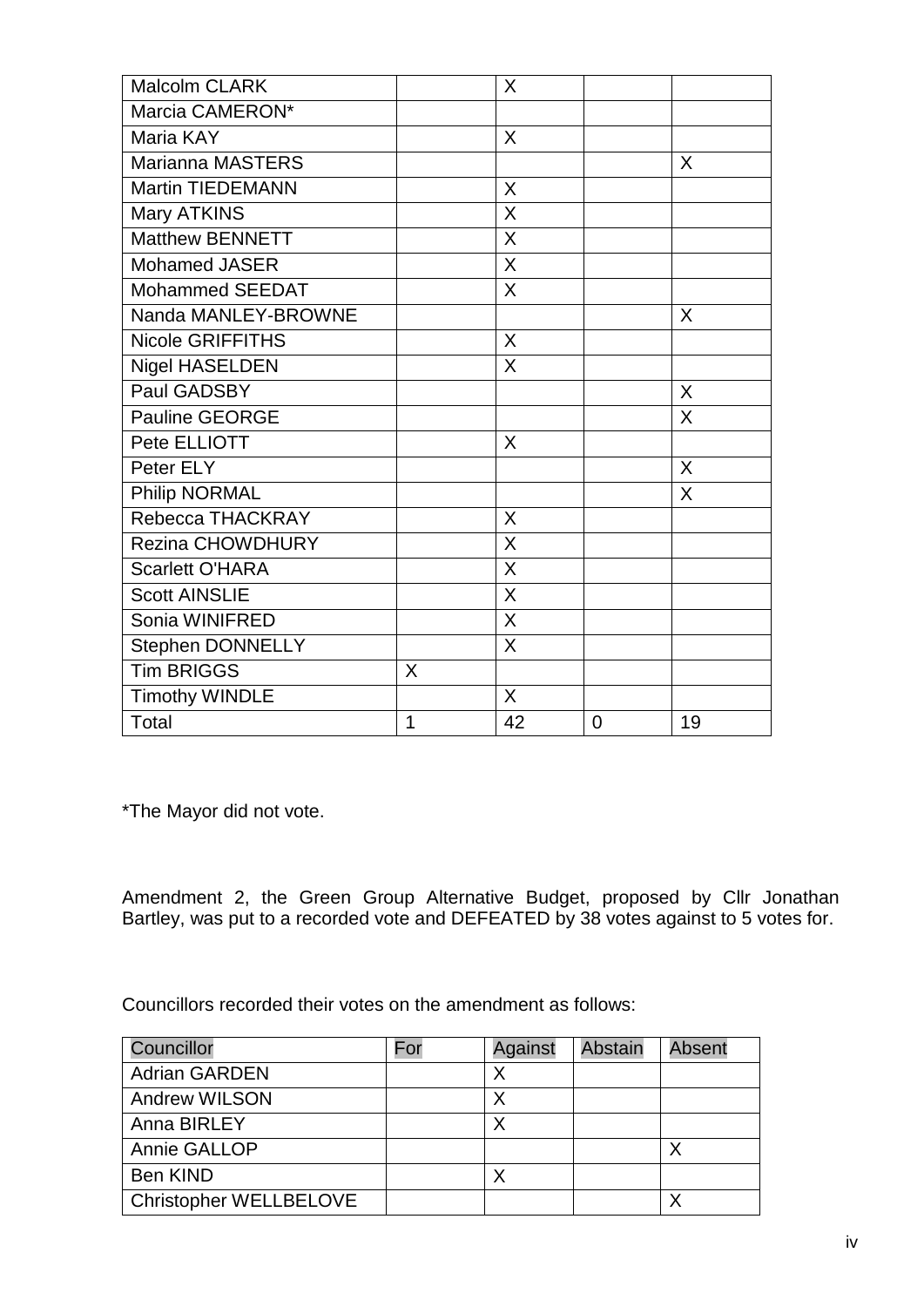| <b>Clair WILCOX</b>         |   | X       |   |
|-----------------------------|---|---------|---|
| <b>Claire HOLLAND</b>       |   | X       |   |
| <b>Christiana VALCARCEL</b> |   |         | X |
| <b>Danial ADILYPOUR</b>     |   | X       |   |
| David AMOS                  |   | X       |   |
| Donatus ANYANWU             |   | X       |   |
| <b>Edward DAVIE</b>         |   |         | X |
| Emma NYE                    |   |         | X |
| <b>Fred COWELL</b>          |   | X       |   |
| lain SIMPSON                |   |         | X |
| <b>Ibrahim DOGUS</b>        |   | X       |   |
| <b>Irfan MOHAMMED</b>       |   | X       |   |
| <b>Jack HOPKINS</b>         |   |         | X |
| <b>Jackie MELDRUM</b>       |   |         | X |
| Jacqui DYER                 |   |         | X |
| <b>Jane PICKARD</b>         |   | X       |   |
| <b>Jennie MOSLEY</b>        |   | X       |   |
| <b>Jennifer BRATHWAITE</b>  |   |         | X |
| Jessica LEIGH               |   |         | X |
| <b>Jim DICKSON</b>          |   | X       |   |
| Joanna REYNOLDS             |   | X       |   |
| <b>Joanne SIMPSON</b>       |   |         | X |
| <b>John KAZANTZIS</b>       |   | X       |   |
| <b>Jon DAVIES</b>           |   |         | X |
| <b>Jonathan BARTLEY</b>     | X |         |   |
| Joseph CORRY-ROAKE          |   | X       |   |
| <b>Joshua LINDSEY</b>       |   | Χ       |   |
| <b>Kevin CRAIG</b>          |   | $\sf X$ |   |
| Linda BRAY                  |   | X       |   |
| <b>Liz ATKINS</b>           |   | X       |   |
| Lucy CALDICOTT              |   | X       |   |
| <b>Mahamed HASHI</b>        |   | X       |   |
| <b>Malcolm CLARK</b>        |   | X       |   |
| Marcia CAMERON*             |   |         |   |
| Maria KAY                   |   | X       |   |
| <b>Marianna MASTERS</b>     |   |         | X |
| <b>Martin TIEDEMANN</b>     |   | X       |   |
| <b>Mary ATKINS</b>          |   | X       |   |
| <b>Matthew BENNETT</b>      |   | X       |   |
| <b>Mohamed JASER</b>        |   | X       |   |
| <b>Mohammed SEEDAT</b>      |   | X       |   |
| Nanda MANLEY-BROWNE         |   |         | X |
| <b>Nicole GRIFFITHS</b>     | X |         |   |
| <b>Nigel HASELDEN</b>       |   | X       |   |
| Paul GADSBY                 |   |         | X |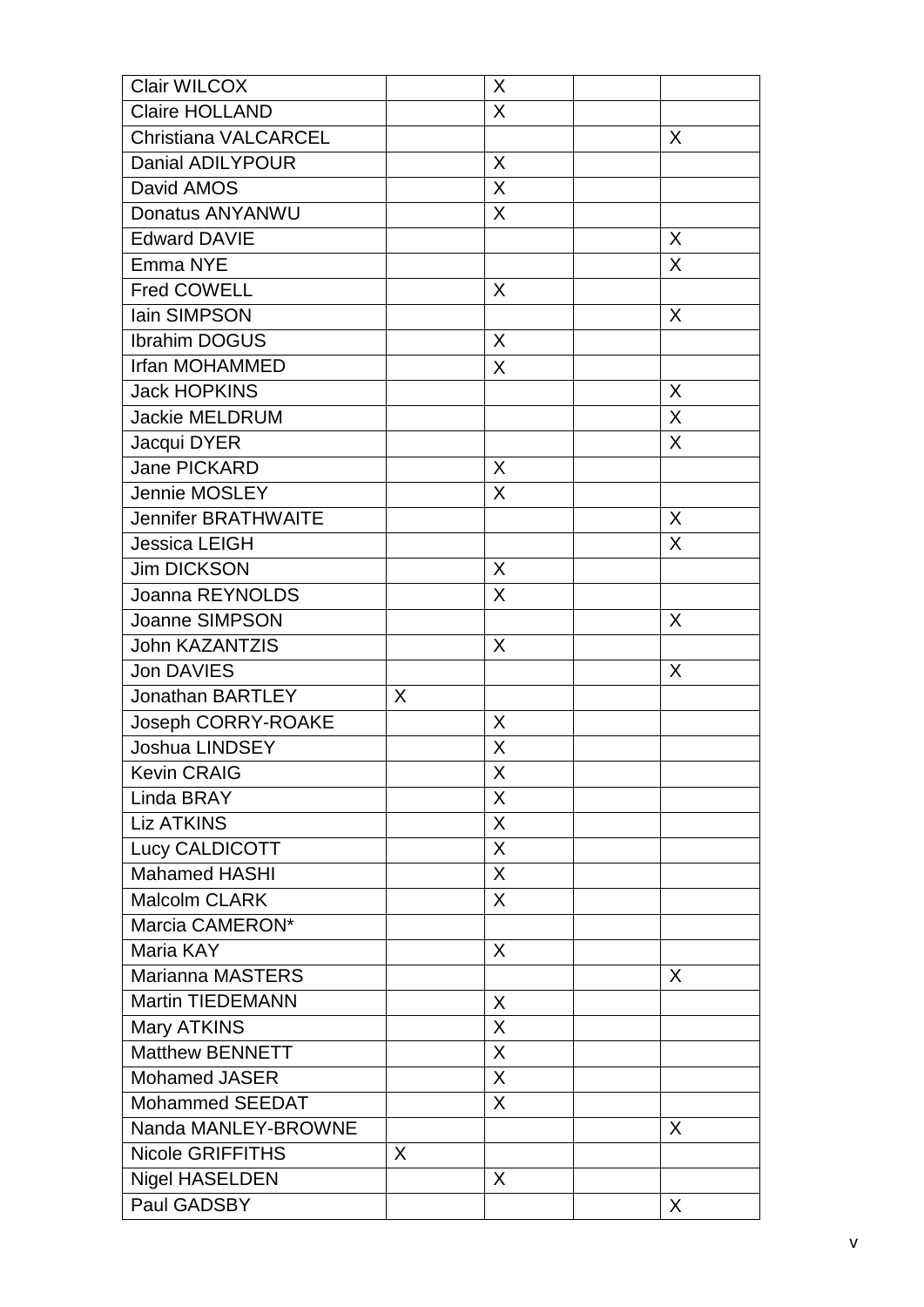| <b>Pauline GEORGE</b>   |   |    |   | X  |
|-------------------------|---|----|---|----|
| Pete ELLIOTT            | X |    |   |    |
| Peter ELY               |   |    |   | X  |
| <b>Philip NORMAL</b>    |   |    |   | X  |
| Rebecca THACKRAY        | X |    |   |    |
| <b>Rezina CHOWDHURY</b> |   | X  |   |    |
| <b>Scarlett O'HARA</b>  |   | X  |   |    |
| <b>Scott AINSLIE</b>    | X |    |   |    |
| Sonia WINIFRED          |   | X  |   |    |
| <b>Stephen DONNELLY</b> |   | X  |   |    |
| <b>Tim BRIGGS</b>       |   | X  |   |    |
| <b>Timothy WINDLE</b>   |   | X  |   |    |
| Total                   | 5 | 38 | 0 | 19 |

\*The Mayor did not vote.

The original budget recommendations, as proposed by Cllr Wilson and set out in the Revenue and Capital Budget 2022/23 to 2024/25 report, were then put to a recorded vote and APPROVED by 37 votes for, 1 vote against and 5 abstentions.

Councillors recorded their votes on the budget proposals as follows:

| Councillor                  | For          | Against | <b>Abstain</b> | Absent |
|-----------------------------|--------------|---------|----------------|--------|
| <b>Adrian GARDEN</b>        | X            |         |                |        |
| <b>Andrew WILSON</b>        | X            |         |                |        |
| Anna BIRLEY                 | X            |         |                |        |
| <b>Annie GALLOP</b>         |              |         |                | X      |
| <b>Ben KIND</b>             | X            |         |                |        |
| Christopher WELLBELOVE      |              |         |                | X      |
| Clair WILCOX                | X            |         |                |        |
| <b>Claire HOLLAND</b>       | X            |         |                |        |
| <b>Christiana VALCARCEL</b> |              |         |                | X      |
| Danial ADILYPOUR            | $\mathsf{X}$ |         |                |        |
| David AMOS                  | X            |         |                |        |
| Donatus ANYANWU             | X            |         |                |        |
| <b>Edward DAVIE</b>         |              |         |                | X      |
| Emma NYE                    |              |         |                | X      |
| <b>Fred COWELL</b>          | X            |         |                |        |
| lain SIMPSON                |              |         |                | X      |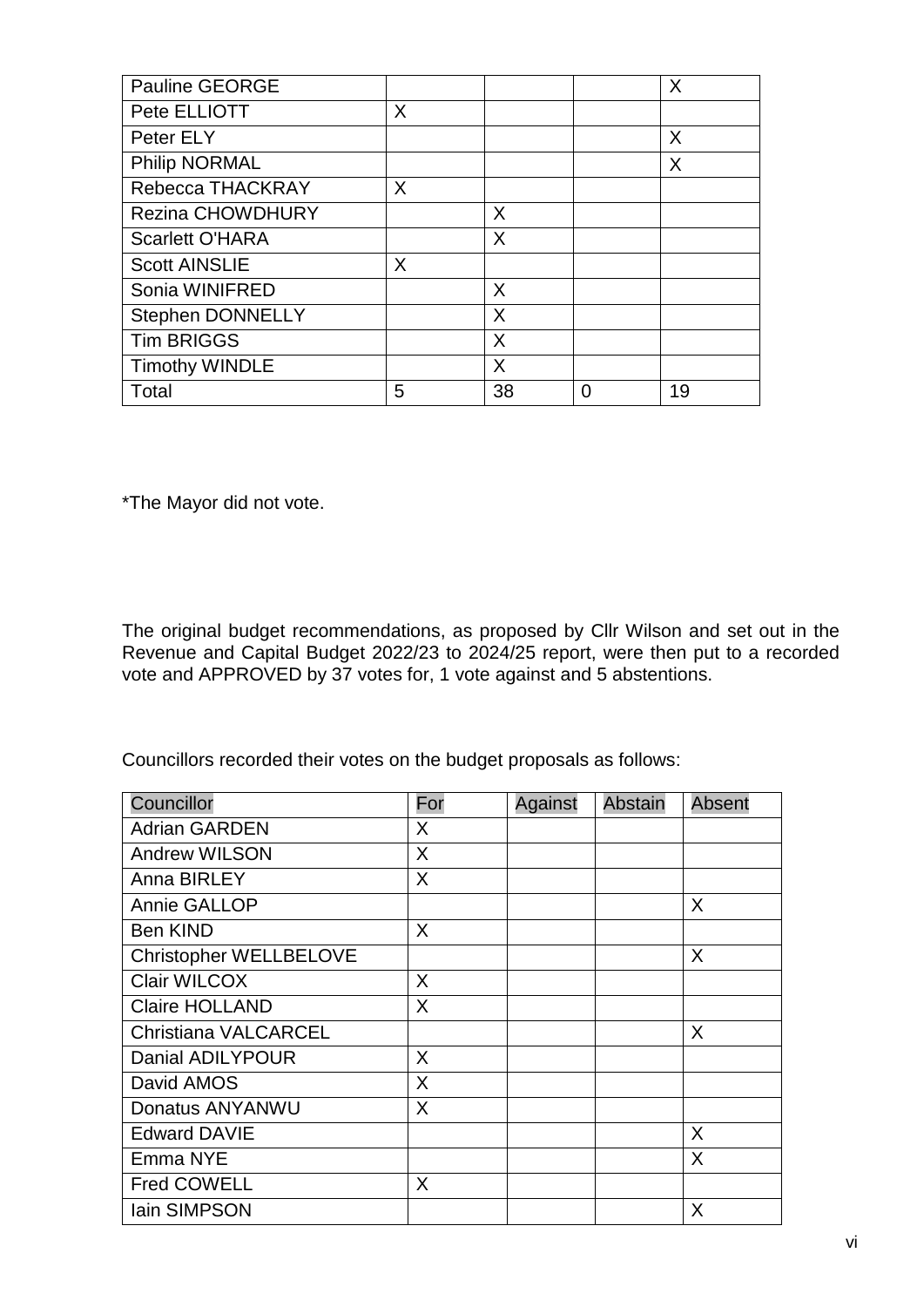| <b>Ibrahim DOGUS</b>       | X        |         |   |
|----------------------------|----------|---------|---|
| <b>Irfan MOHAMMED</b>      | X        |         |   |
| <b>Jack HOPKINS</b>        |          |         | X |
| <b>Jackie MELDRUM</b>      |          |         | X |
| Jacqui DYER                |          |         | X |
| <b>Jane PICKARD</b>        | X        |         |   |
| Jennie MOSLEY              | X        |         |   |
| <b>Jennifer BRATHWAITE</b> |          |         | X |
| <b>Jessica LEIGH</b>       |          |         | X |
| <b>Jim DICKSON</b>         | X        |         |   |
| Joanna REYNOLDS            | X        |         |   |
| <b>Joanne SIMPSON</b>      |          |         | X |
| John KAZANTZIS             | X        |         |   |
| <b>Jon DAVIES</b>          |          |         | X |
| <b>Jonathan BARTLEY</b>    |          | X       |   |
| Joseph CORRY-ROAKE         | X        |         |   |
| <b>Joshua LINDSEY</b>      | X        |         |   |
| <b>Kevin CRAIG</b>         | $\times$ |         |   |
| Linda BRAY                 | X        |         |   |
| <b>Liz ATKINS</b>          | X        |         |   |
| Lucy CALDICOTT             | $\sf X$  |         |   |
| <b>Mahamed HASHI</b>       | X        |         |   |
| Malcolm CLARK              | X        |         |   |
| Marcia CAMERON*            |          |         |   |
| Maria KAY                  | X        |         |   |
| <b>Marianna MASTERS</b>    |          |         | X |
| <b>Martin TIEDEMANN</b>    | X        |         |   |
| Mary ATKINS                | $\sf X$  |         |   |
| <b>Matthew BENNETT</b>     | X        |         |   |
| <b>Mohamed JASER</b>       | X        |         |   |
| <b>Mohammed SEEDAT</b>     | X        |         |   |
| Nanda MANLEY-BROWNE        |          |         | X |
| <b>Nicole GRIFFITHS</b>    |          | X       |   |
| <b>Nigel HASELDEN</b>      | X        |         |   |
| Paul GADSBY                |          |         | X |
| Pauline GEORGE             |          |         | X |
| Pete ELLIOTT               |          | X       |   |
| Peter ELY                  |          |         | X |
| <b>Philip NORMAL</b>       |          |         | X |
| Rebecca THACKRAY           |          | $\sf X$ |   |
| <b>Rezina CHOWDHURY</b>    | X        |         |   |
| <b>Scarlett O'HARA</b>     | X        |         |   |
| <b>Scott AINSLIE</b>       |          | X       |   |
| Sonia WINIFRED             | X        |         |   |
| Stephen DONNELLY           | X        |         |   |